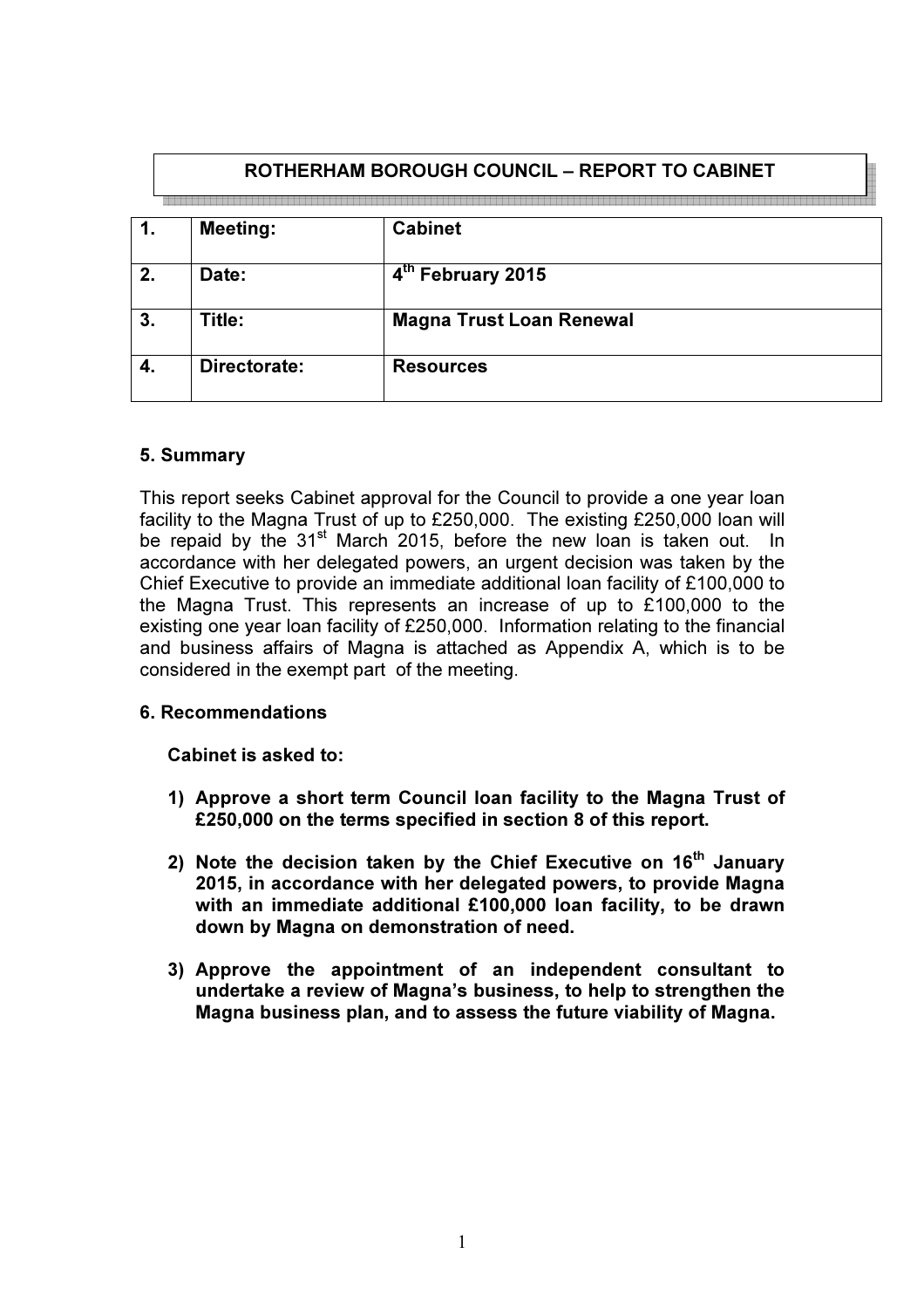## 7. Proposals and Details

## Background to Magna

The Council is one of 3 Members of the Magna Trust, together with the Rotherham Chamber of Commerce and The Stadium Group. The various funders involved in Magna; the Big Lottery, DCLG, Yorkshire Forward, Lombard Property Facilities Limited, the Royal Bank of Scotland and Rotherham MBC are bound together by an Inter-Creditor Deed, which determines the priority rights of the various parties in the event of Magna being wound up. The Council has priority rights in respect of the proceeds of the sale of the Project Office, which sits at the front of the site, bordering Sheffield Road, and has a current valuation of approximately £200,000. The involvement of Lombard and RBS stems from a complex lease/lease-back arrangement that Magna entered into about 10 years ago. The Council sits with the other creditors, after the interests of the other parties to the intercreditor deed have been settled, in terms of its remaining rights in the event of dissolution.

## Rotherham MBC's Financial Support to Magna

The Council has supported Magna since its inception, and has provided it with financial support during periods of difficulty. In 2006 the Council granted Magna a £300,000 fifteen year long term loan, at an interest rate of base rate plus 2%, repayable at £5,000 per quarter plus interest. £195,000 is currently outstanding on this long term loan, and Magna have been on an agreed repayment holiday on this loan since 1<sup>st</sup> April 2013. This loan is secured on the Project Office.

In 2008, following the onset of the recession, the Council provided Magna with an unsecured one year working capital facility. This is reviewed annually by Cabinet, a sum of £250,000 being agreed in March 2014. Without this facility Magna would not be able to meet its financial obligations and would be forced to close. An additional unsecured £80,000 bridging loan facility was agreed in January 2014. Discussions are taking place with Magna to agree a repayment profile for the bridging loan.

The table below shows the outstanding loans that Magna has with the Council.

| Type of Loan                       | Amount Outstanding as<br>at December 2014 |
|------------------------------------|-------------------------------------------|
|                                    |                                           |
| Long Term                          | £195,000                                  |
| <b>Short Term Annual Cash Flow</b> | £250,000                                  |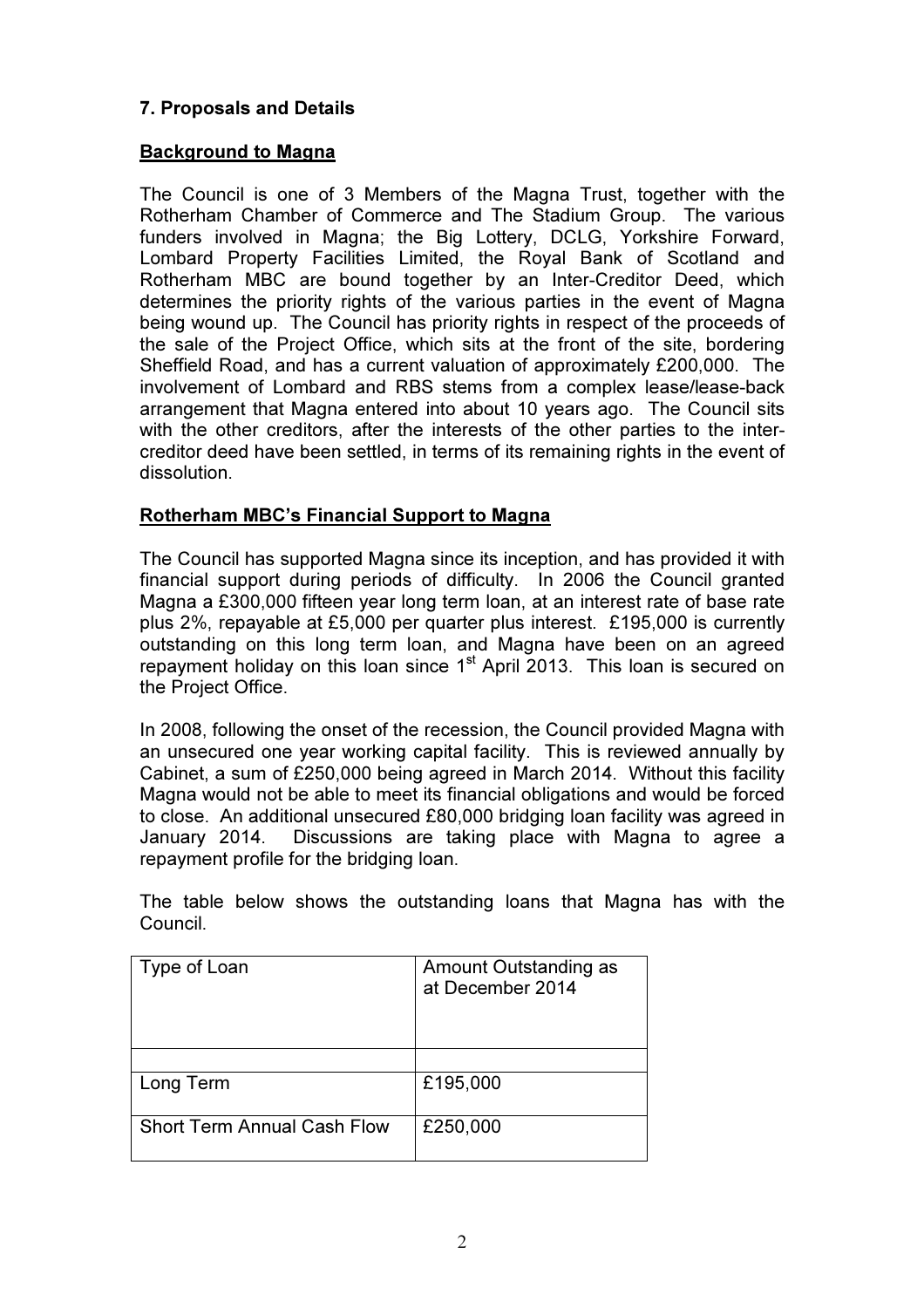| Short Term Car Park Sale -<br><b>Bridging Loan</b> | £78,081  |
|----------------------------------------------------|----------|
| Total                                              | £523,081 |

All loans are at base rate plus 2%, i.e. 2.5% currently.

## Decision taken by the Chief Executive acting under her delegated powers

Magna's financial position remains fragile, and the business has identified a potential cash shortfall of up to £100,000 before the end of March 2015, with an immediate cash requirement to fund staff salaries on the  $23<sup>rd</sup>$  January 2015. Under the terms of their constitution Magna are not allowed to go overdrawn. Whilst they are able to seek bank finance, their financial position is such that even if they were able to secure a bank loan/overdraft facility, which is unlikely, it would be on terms less favourable than the Council could offer. Acting under her delegated authority, the Chief Executive approved an additional immediate loan facility of £100,000 to Magna on the 16<sup>th</sup> January 2015, in order that Magna was able to pay its staff salaries. Magna need to demonstrate a cash flow need, in order to draw down against this facility.

#### Additional financial support to be provided to Magna and next steps

On the basis of current cash flow forecasts, Magna will require an increase in their facility from £250,000 to up to £350,000. The additional £100,000 facility approved by the Chief Executive is part of this £350,000. Under the current loan arrangements with Magna, the existing £250,000 loan will be repaid, with outstanding interest of  $£6,250$  on the  $31<sup>st</sup>$  March 2015. Subject to demonstrating need, a facility of up to £250,000 will be made to Magna on the 1<sup>st</sup> April 2015, giving them a loan facility of up to £350,000.

There are a number of potential opportunities for Magna to generate income, which could be used to support the business moving forward and enable them to reduce their liabilities to the Council. These are identified in Appendix A, which also provides information on Magna's current trading position.

In addition, there are other opportunities for the Council to provide financial support to Magna. The School Effectiveness Programme was previously hosted by Magna, but has in recent years been held at the New York Stadium. This business was previously worth about £70,000 in income to Magna. Even a reduced programme in 2015/16 would be significant for Magna. Magna are also keen to explore with the Council the potential for a hotel on site, which will enable them to drive forward with the conference business.

As a condition of providing them with a loan facility of up to £350,000 Magna will be required to develop and demonstrate that they have a sustainable business model for the facility, within three months of this approval being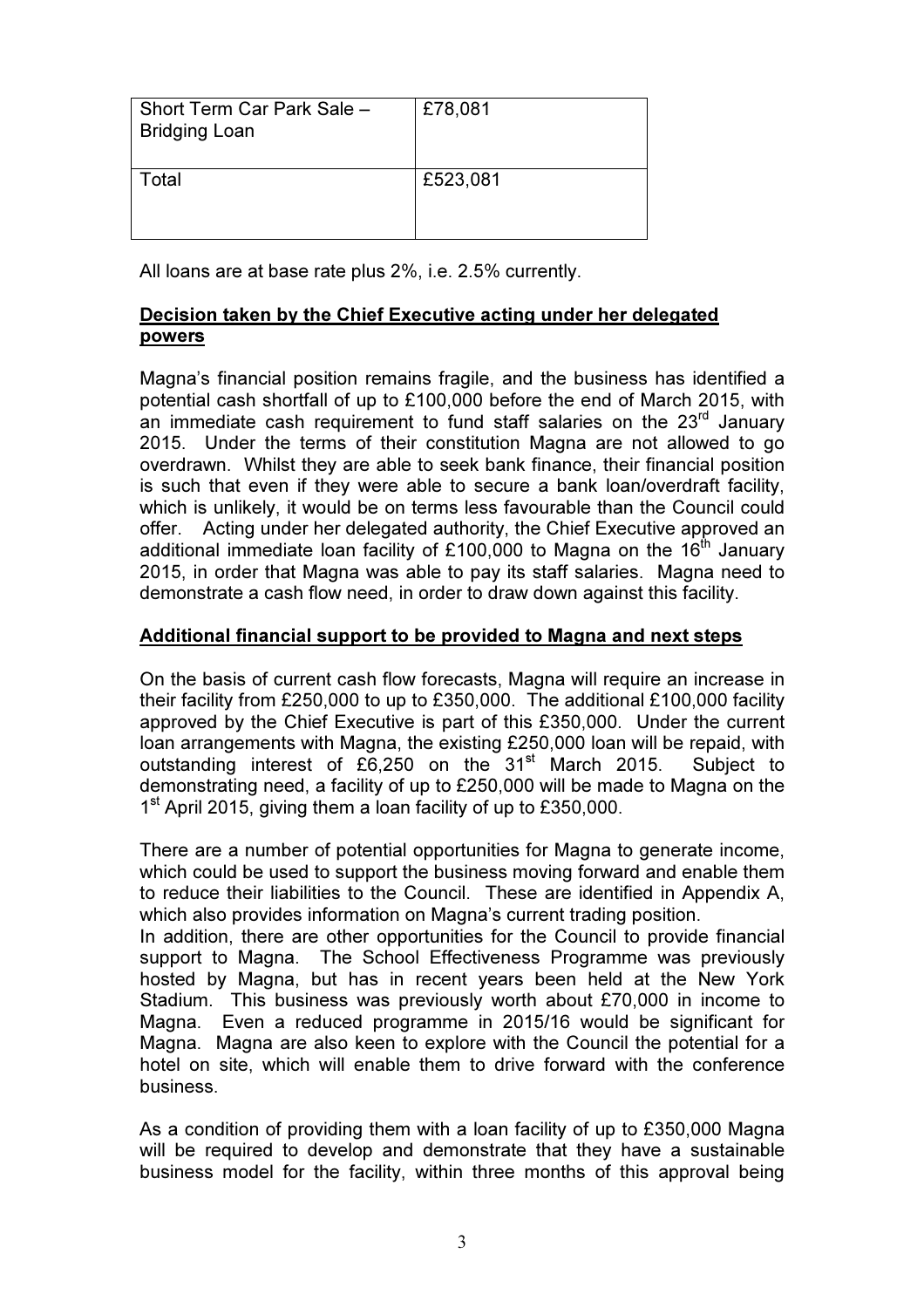granted. Magna will be supported in this process by Council officers from within RIDO and Finance. There will be a requirement for an independent review of this business plan to be procured by Magna, to give the Council confidence that it can be delivered. As part of this approach, it is recommended that the Council, as a Director of the business, increases its Board involvement so that it can shape the future direction of Magna and its position in the Borough.

As outlined in Appendix A, there are a number of potential windfall income opportunities for Magna at present, if any of these materialise, the income generated will allow Magna to reduce its loan obligations to the Council and enable it to invest in the business. Increasing the Council's financial support will protect its existing liabilities to Magna to enable them to develop a sustainable business model moving forward, which if successful, would enable it to reduce its reliance on Council financial support in the future.

The trustees of the company are acutely aware of the challenges that the business faces, but are confident that the business has a long term future. Once the economic environment improves, they believe Magna can become a profitable business.

Magna is a key facility for the Borough both as a tourist attraction, education and training facility, conference and event space and local employer. Magna provides employment for over 80 mainly local workers, many of them young people. It also provides posts for volunteers, apprentices and placements from local schools and FE colleges. The facility provides significant social and cultural benefits for the Borough, and hosts events which have a regional and national significance. It is now the venue for the annual Rotherham Beer Festival, which continues to increase in popularity, and hosts regular boxing events, including ones which have been televised on Channel 5, as well as regular conference, marketing and music events. The venue provides significant benefits to the local economy through purchasing from local suppliers and events generate hotel bed nights, coach and taxi journeys.

Magna offers many flexible spaces within the building, and is able to respond at short notice to requests for space. It is used for Borough elections and has been used to house schools at short notice during building works. The building can also be used to house significant numbers of displaced people in the event of a Borough emergency situation.

#### 8. Finance

Magna have requested an increase in their working capital loan facility to a maximum of £350,000 to run for a further year, from  $1<sup>st</sup>$  April 2015. Without this support Magna will be unable to continue to trade. In accordance with her delegated powers, an urgent decision was taken by the Chief Executive to provide an immediate loan facility of £100,000 to the Magna Trust, as part of this £350,000 loan facility.

It is therefore recommended that a maximum £350,000 loan facility be granted at a commercial rate of bank base rate + 2%. It is recommended that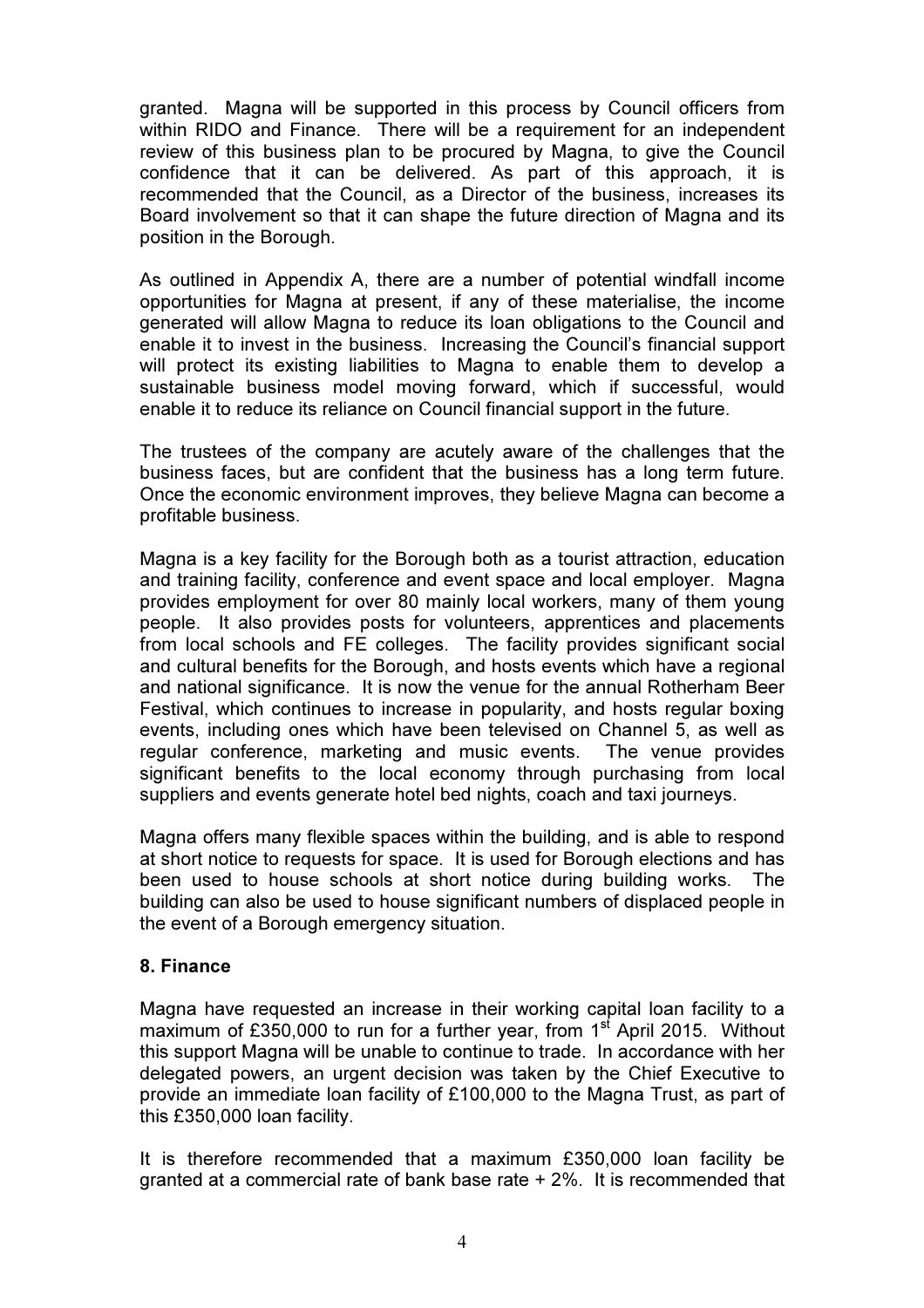the terms and conditions of the loan incorporate obligations on Magna to repay all or part of the loan, in the event that they are successful in bringing additional income into the business, either through sales or through its trading activities. A further condition of the loan is that Magna will be required to provide a deliverable, independently verified business plan within 3 months of this approval being granted. This will be the subject of a further report to Cabinet, providing options regarding the way forward for Magna.

The Council has a charge over the Magna Project Office as security on its long term loan. Asset Management have undertaken a desk top exercise to determine a value for the property. As a result of the depressed state of the market in the Templeborough area, and the large amount of empty new office accommodation in the area, the property has been assessed as having a current value of between £190,000 and £200,000. The terms of the existing security arrangements allow the Council to consolidate all of its loans, however, given the valuation more or less equates to the £195,000 outstanding on the long term loan, the Council's short term loan is unsecured.

The Council has begun discussions with Magna and their legal representatives, DLA Piper, to seek changes to the Magna inter-creditor deed. This is the legal agreement that determines the relative rankings of the various organisations and their successor bodies, who funded the Magna development, including the Big Lottery Fund, HCA, DCLG and Yorkshire Forward. The aim is to remove these bodies, subject to their agreement, from the Inter-Creditor deed, in order that the Council can secure the loan against the Magna property. As the appropriate contacts have now been located by the process to release part of the car park from the Inter-Creditor Deed, it is anticipated that the wider changes to the Inter-Creditor Deed can be done relatively quickly, subject of course to stakeholder agreement. However, the process is still likely to take a number of months and would result in partners incurring legal fees, which would be required to be reimbursed by Magna, estimated to be around £20,000. This could potentially be funded from the Council loan.

### 9. Risks and Uncertainties

The success of this financial package is dependent upon Magna's ability to develop a sustainable business model in 2015/16 and beyond and to bring additional income into the business as outlined. Although showing signs of improvement, the current trading environment remains challenging. On this basis Magna's trading position remains vulnerable. However, without the Council's ongoing support the business will cease to trade.

#### 10. Policy and Performance Agenda Implications

The Magna conference and events project supports the aims of:

- Rotherham Corporate Plan
- the Tourism plan
- the South Yorkshire Destination Partnership.